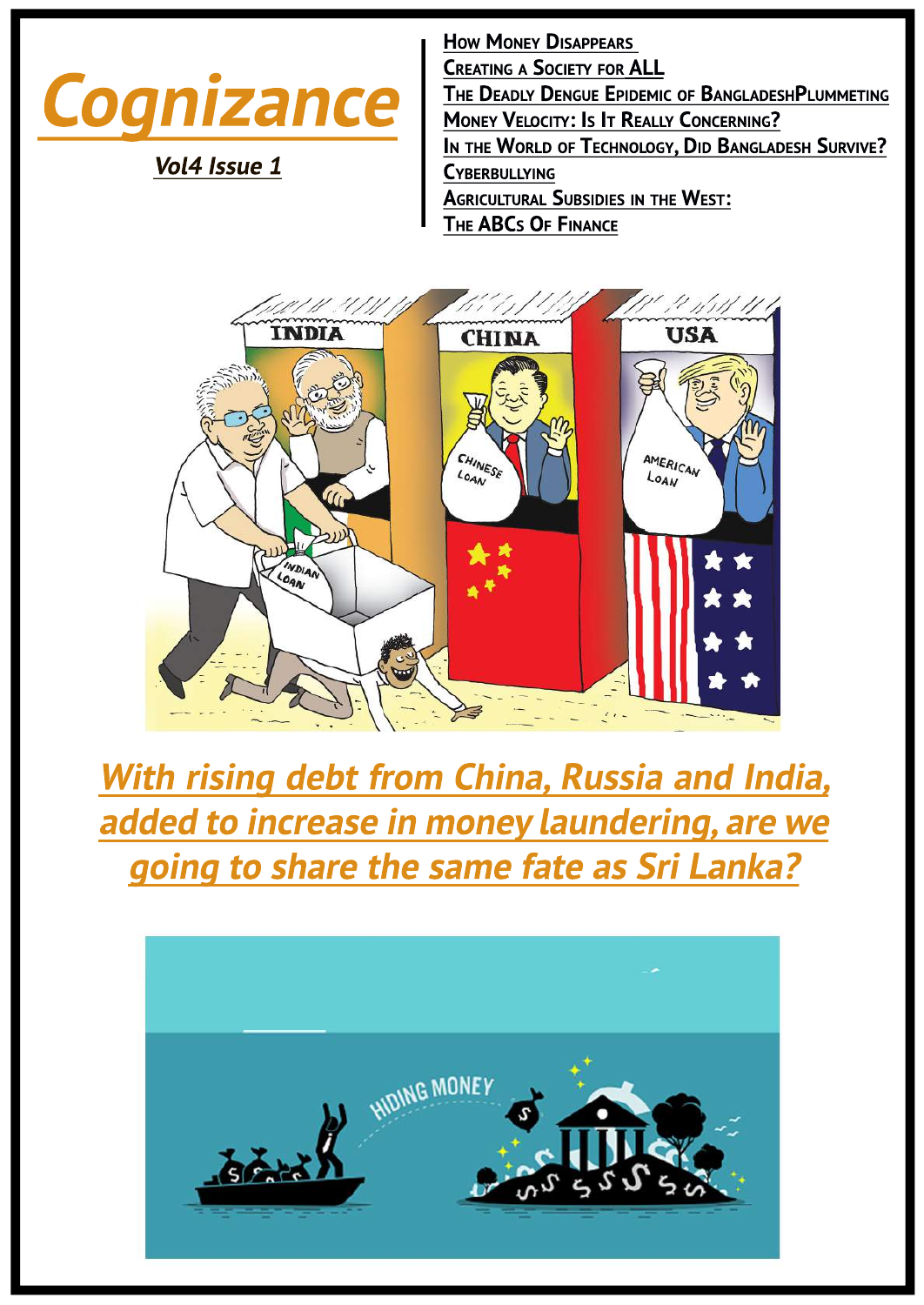# **NOTE FROM EDITOR-IN-CHIEF NUMA-E JANNAT**

And just like that, the world is (almost) back to normal. As nations gradually ease restrictions and lift protective measures, the people are finally able to close their 6 feet distance and unite once again. After nearly two years of the world focusing solely on Covid-19, it is time to now shift our attention outwards, onto more underrated issues. That is why the team here at Cognizance has decided to bring forward an array of eye-opening topics to the centre stage. As we shine a spotlight on the lack of financial literacy, the seasonal dengue outbreak, and the rising concerns regarding internet usage, among others, we hope that all these facts, data, and statistics will help you grow into a more conscious global citizen. It is 2022, and as we step into the post-Covid era, it is now more important than ever to keep our bodies--healthy, our eyes--observant, and our minds--cognizant.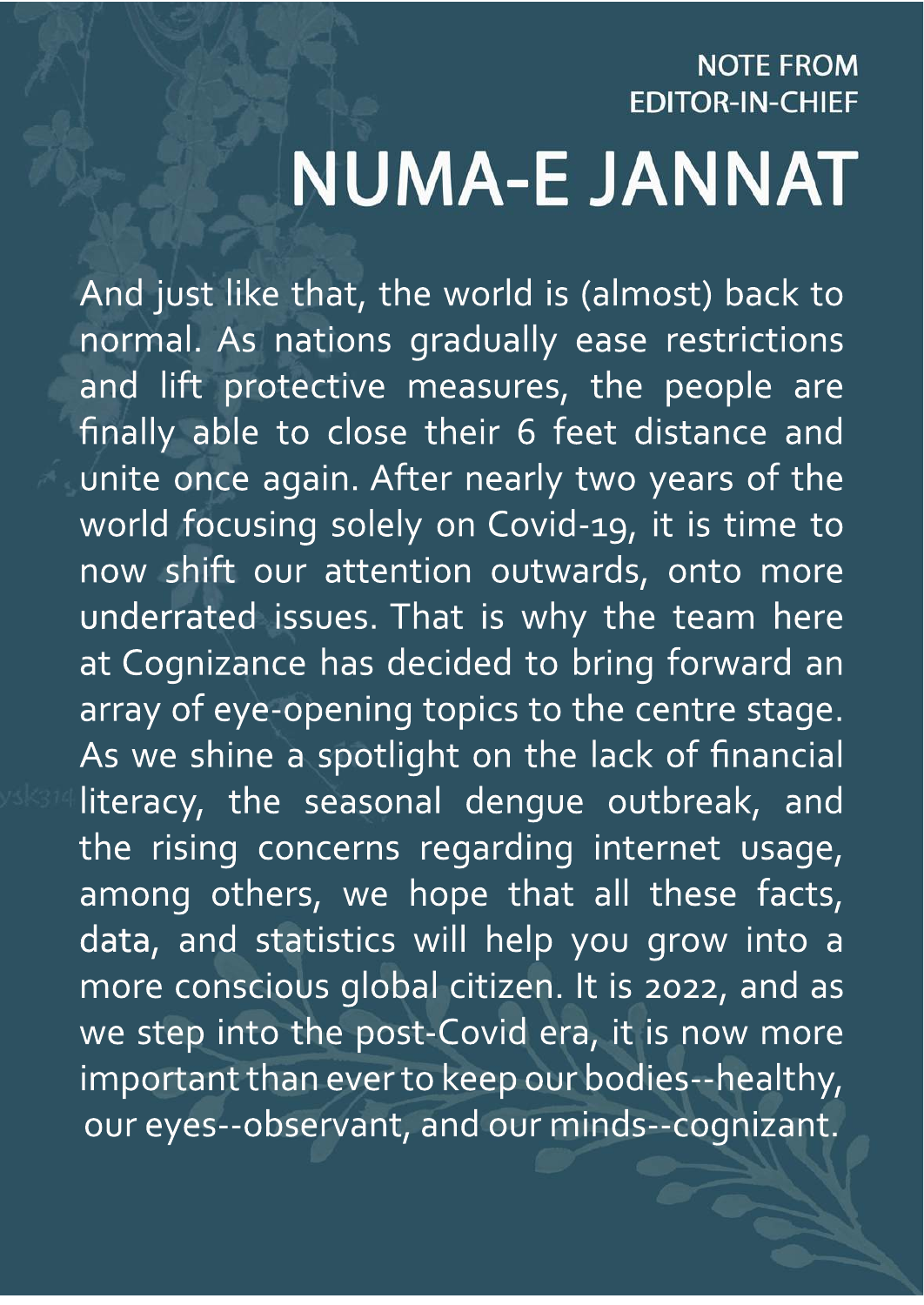### **How Money Disappears**

#### *Ahmed Wafee Syed Khan*

In January 2022, the inflation rate as stated by the Bangladesh Bank was 5.62% while the interest rate on safety deposits was 4.01% for the same month. Essentially this means that a Tk.100 investment might yield Tk. 104.1 but it would be worth Tk. 1.61 less as this money should be at least Tk. 105.62 to retain its original value. In essence, numerous account holders in Bangladesh are losing out on their investments, instead of gaining from them as they were promised.

Regretfully, the problem is actually worse than it looks. According to the GFI (Global

Financial Integrity), Bangladesh loses approximately US\$ 8.27 billion a year because of money laundering. The money is laundered mainly via Illicit Financial Inflows (IFFs). Exports are under-invoiced which means that firms are earning more money than they officially

state they are. Imports are over-invoiced which means that money going out of the country is exaggerated.

The overwhelming proof of these illegal transactions is the fact that a large amount of money is simply not found in Bangladesh whether in the stock market or any deposits. Furthermore, there are a large number of accounts opened in banks in Switzerland, Hong Kong, Cayman Islands, etc., countries that disclose very little information about account holders which means that the money could have been taken there. Numerous Bangladeshi businesses were also mentioned in the Panama Papers.



Due to IFFs, Bangladesh's balance of payments might be inaccurate, the demand for the US Dollar is more and the supply of the Bangladeshi Taka is less than officially stated so the exchange rate for taka is much higher than \$1=\$86. This, in turn, means that the export revenue, in actuality, is even larger than stated and that import expenditure is far less than stated.

As the country's currency is actually weaker than officially stated, this means that imports are also more expensive causing cost-push inflation. In essence, the inflation

> rate is significantly higher than the 5.62% reported by the Bangladesh Bank which, unfortunately, implies that money in safety deposits which totaled US\$ 176.6 billion in December of 2021 is losing a large part of its value. To make matters worse, the amount of

money being laundered increases every year which also means that the difference between the stated inflation rate and the actual inflation rate is only increasing. This causes consumers to lose out on more of their real incomes.

Due to the ever-increasing actual inflation rate, firms would eventually become reluctant to invest as they would lose confidence in the economy. This would also include foreign firms so foreign direct investment in Bangladesh would also fall. Consumers would also slowly realize that they are able to buy fewer products than before with their incomes which are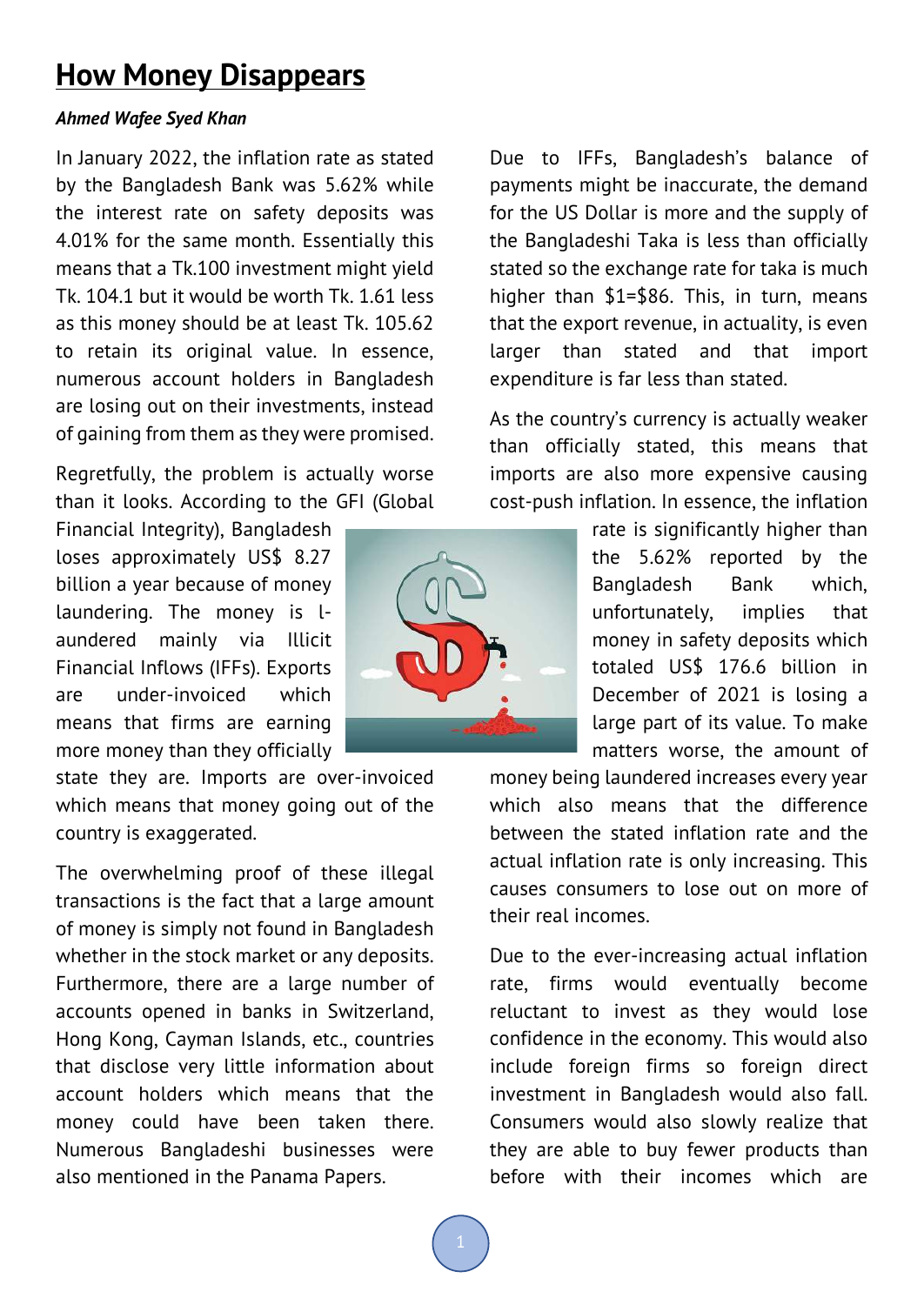supposedly increasing. This means that consumers would lose confidence in the economy and consume less.

The difference between the actual inflation rate and the stated inflation rate and the even lower interest rate on savings accounts implies that Bangladeshi account holders, which number 124.9 million people are losing a large proportion of their income from savings which means that their real disposable income will have decreased which causes their living standards to deteriorate. 124.9 million people out of 167.4 million people in Bangladesh are poorer than they think they are, that is 75% of the country's population. Unfortunately, as the official inflation rate is extremely understated, the government has not updated its tax brackets which means that a lot of people are paying higher income taxes

than they should. This, in turn, means that their real disposable income is once again less than it should be which means that they can afford fewer products than before. This steady decrease in real incomes will eventually cause poverty rates to increase in Bangladesh

As the amount of money disappearing from Bangladesh increases, so too does the actual inflation rate skyrockets and the confidence in the economy withers away even with the ever-increasing government expenditure and the forecasted positive economic growth rates. To put it simply, Bangladesh is like a water bottle with a hole in it so no matter how much water (money) the government pours into the bottle, too much bleeds out for Bangladesh to maintain its economic development.

*Sources:*

*https://www.bb.org.bd/en/index.php/econdata/inflation*

*https://www.bb.org.bd/en/index.php/econdata/intrate*

*https://en.prothomalo.com/business/local/bangladeshi-deposits-drop-in-swiss-banks-not-money-laundering*

*https://www.thedailystar.net/business/news/bangladesh-loses-827-annually-over-trade-mis-invoicing-gfi-report-2919786*

*https://www.tbsnews.net/thoughts/anti-money-laundering-mechanisms-versus-reality-bangladesh-291793*

*https://www.bb.org.bd/en/index.php/econdata/exchangerate*

*https://www.ceicdata.com/en/indicator/bangladesh/total-deposits*

*https://gfintegrity.org/press-release/2019-iff-update-press-release/*

*https://thefinancialexpress.com.bd/economy/bangladesh/deposits-rise-as-bangladeshi-savers-crowd-in-banks-1647051341*

*https://worldpopulationreview.com/countries/bangladesh-population*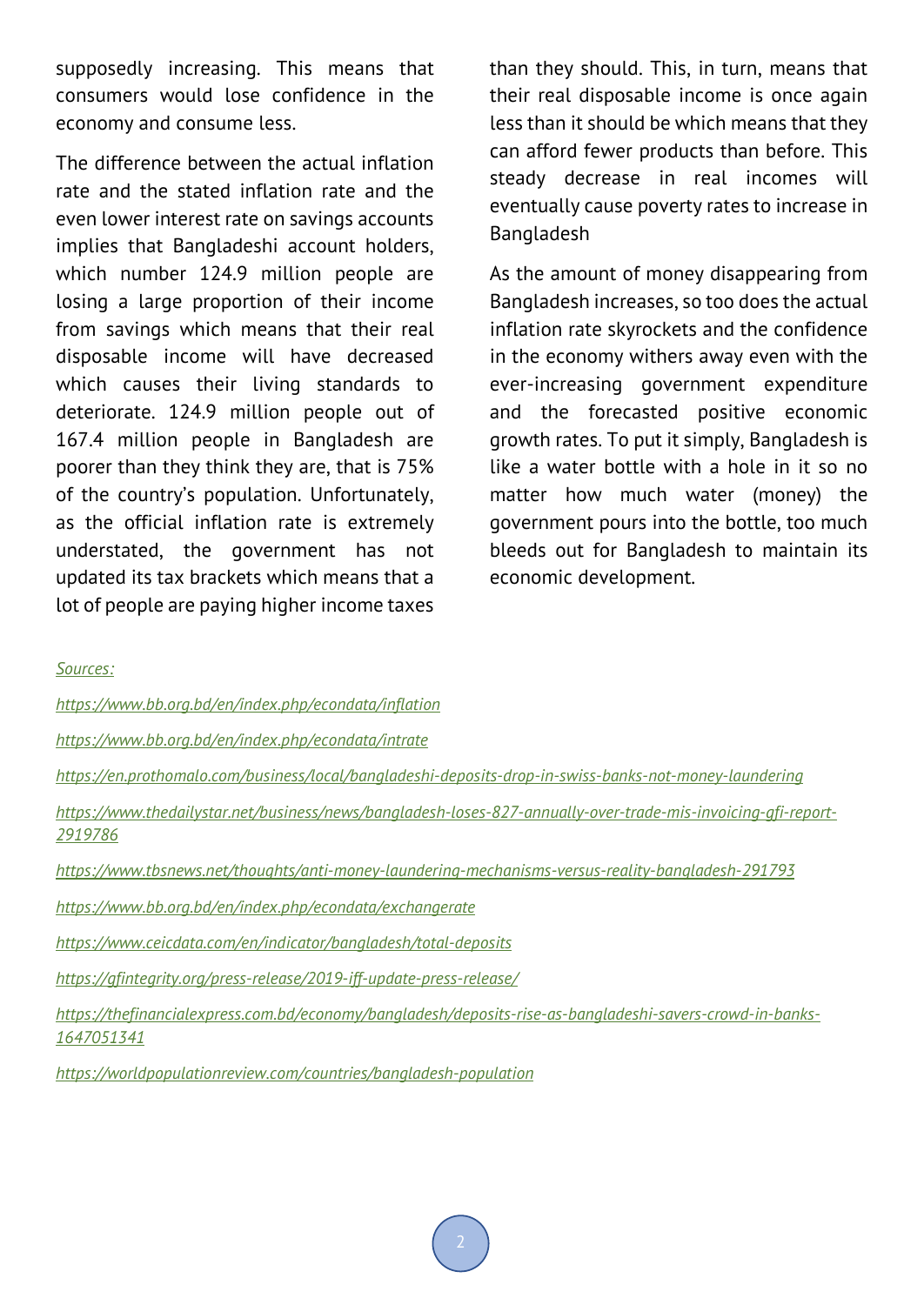### **Creating a Society for ALL**

#### *Raiyan Meer*

Over one billion people worldwide have a disability (17% of the world population). Most live in developing countries. This number is expected to grow due to factors such as conflict, aging, stunting, and natural disasters. Persons with Disability (PwD) are much more likely to face poverty than others as they counter biases and barriers when accessing basic services and employment opportunities. When they are excluded, it becomes difficult to escape the cycle of poverty and marginalization.

Over the last few years, organizations have

taken actions to make recruitment processes more inclusive globally and deliver the best candidate experience for prospective employees with disabilities, revising all job descriptions and communications with

prospective candidates to use more inclusive language. Various organisations across the globe have contributed to recruiting and supporting students with disabilities. These include; EmployAbility and MyPlus Students Club in the UK; Lime Connect in the U.S., Talento Incluirr in São Paulo, Brazil; and SG-Enable, Care-ER, Accessibility Consortium of Enterprises (ACE), and the China Disabled Persons' Federation in APAC.

Companies including JP Morgan Chase, Coca-Cola, UPS, EY, IBM, Walgreens, Starbucks, and SAP are exemplars that show people with disabilities can succeed. A



major study shows that such companies have seen "28 percent higher revenue, double the net income, and 30 percent higher economic profit margins" over a fouryear period. That's because people with disabilities bring unique characteristics and talents to the workplace that benefit employers and organizations.

In Bangladesh, PWDs account for about onetenth of the population, and this large population segment has the potential to meaningfully contribute to the country's economy and participate in the labor force

> provided their right to decent work is protected and maintained. Fortunately, Bangladesh was one of the first nations to ratify the United Nations Convention on the Rights of Persons with Disabilities. According to

the ILO, most PWDs do not need any accommodations to do their jobs, and in 55 per cent of cases, making an accommodation, such as changing work hours so an employee with a disability can access less packed transportation, does not cost anything. To support this commitment, the government has set a 5 per cent admission quota for students with disabilities at all technical and vocational training institutes.

In 2019, Masrur Ishraq founded the third eye in hopes of helping visually impaired students. So far, Third Eye has helped over 400 visually impaired students with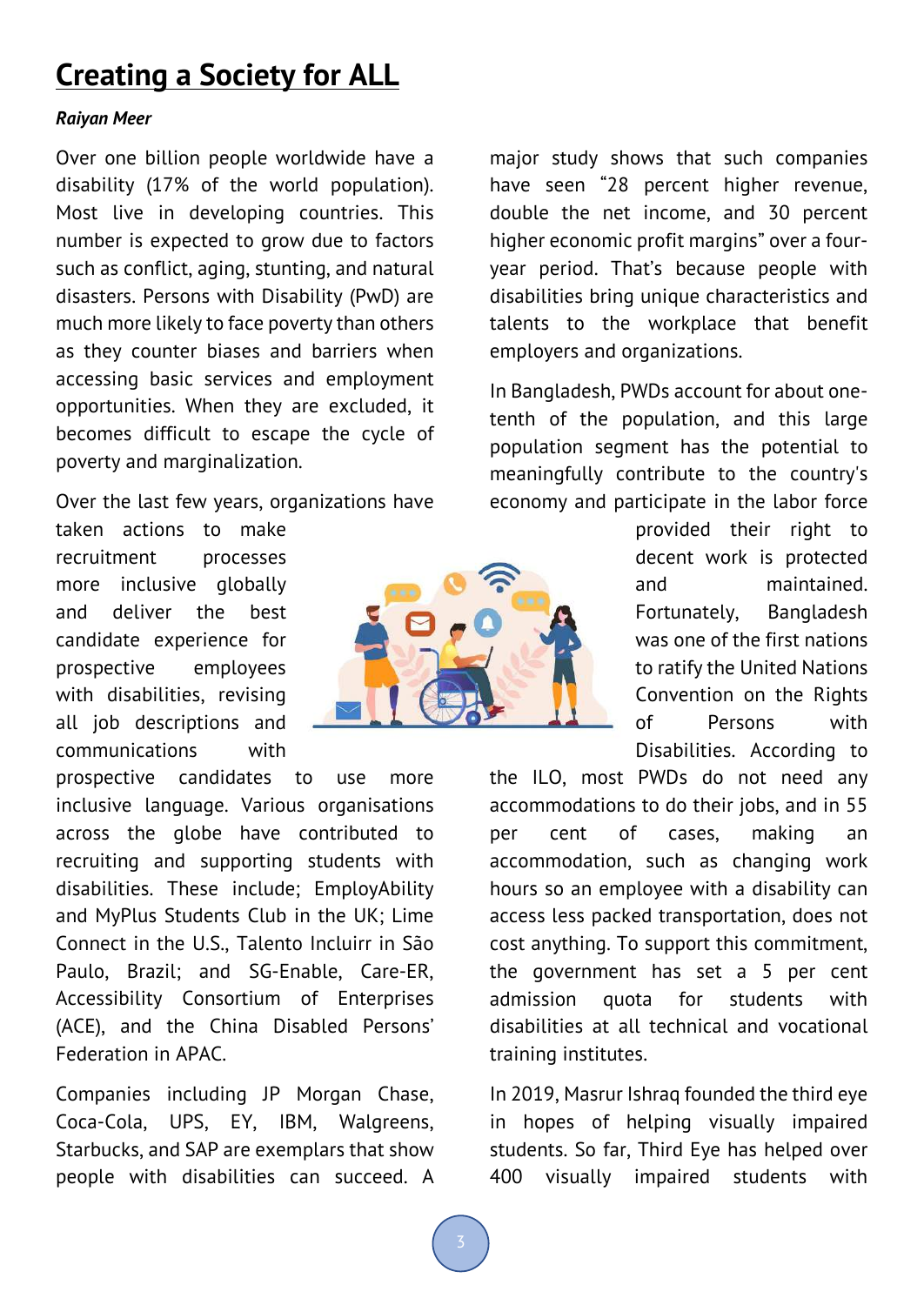audiobooks, recording lectures, and stenography during exams. Third Eye also involves visually impaired individuals in their work. Currently, Third Eye offers debate, computer, and pronunciation training for the visually impaired, alongside other vocational and personal skill development projects. For his efforts, he won the Joy Bangla Youth Award for social inclusion in 2021. Today, Masur hopes for the moment when no visually impaired person will feel like an outcast in our society.

Given the unprecedented situation created by the COVID-19 pandemic and economic crisis, new ideas, new efforts, and new leadership are required to remake the economy and make it more inclusive for all. Our community has been hit hard by the pandemic and rehabilitation of the citizens, regardless of their physical limitations, need to be at the forefront of any recovery efforts.

#### *Sources:*

*https://timesofindia.indiatimes.com/blogs/developing-contemporary-india/building-a-disability-friendly-workplacewhy-includability-matters/ https://www.bloomberg.com/company/values/diversity-and-inclusion/an-open-and-accessible-workplace/ https://www.youtube.com/watch?v=VjxFhEbCLmM https://thefinancialexpress.com.bd/views/jobs-and-skills-for-people-with-disability-in-bangladesh-1629044380https://www.respectability.org/resources/employers-embracing-employees-disabilities/ https://www.thedailystar.net/star-youth/news/guiding-light-the-visually-impaired-2967716?amp*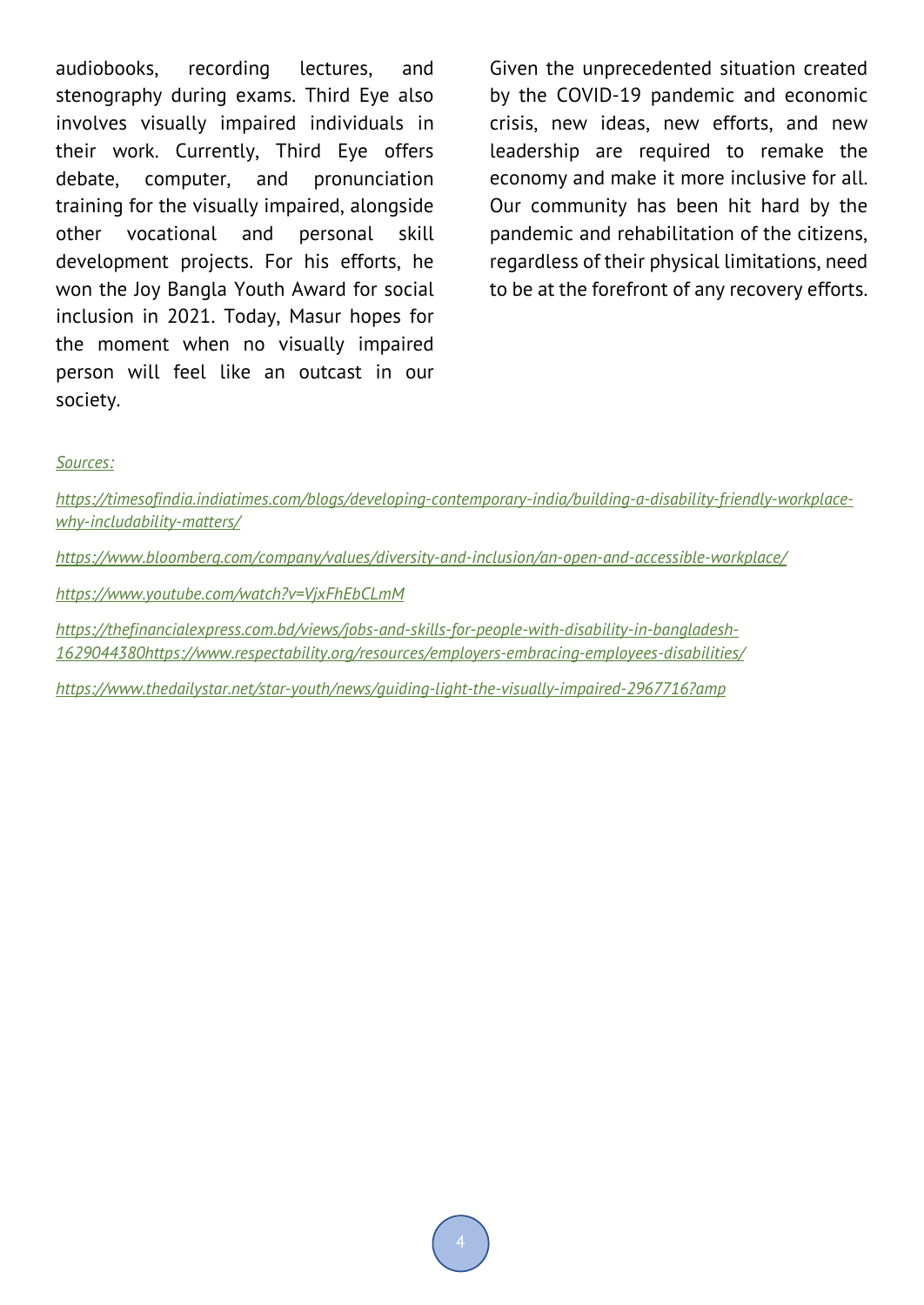### **The Deadly Dengue Epidemic of Bangladesh**

#### *Shaheen Fatma*

According to data from the CDC, Bangladesh is one of the countries where dengue is most prevalent. Being situated in a tropical monsoon climate, this is hardly a surprise as warm temperatures are the best conditions for Aedes mosquitoes, the malicious vector that spreads this disease.

Since dengue is transmitted through mosquitoes, the most effective and easy way to break the transmission cycle would be to

reduce the number of mosquitoes. This could be done by regularly spraying insecticides and making sure the mosquitoes do not get a chance to lay eggs, but this is quite

difficult in practice. In recent years, the mosquitoes have shown a resistance to the insecticides sprayed in cities, and during the monsoon season, small puddles and pools of water are bound to form, so it is impossible to get rid of all standing water.

Furthermore, it does not help that Dhaka city is one of the most densely populated places in the world. Dengue spreads when a mosquito that has bitten an infected person takes a blood meal from a healthy person, transmitting the virus in their saliva. Due to the crowding problem, many people are forced to find very unhealthy living quarters that bring everyone into close proximity. This also makes transmission from one person to another easier.



It must also be noted that the people who live in these bad housing areas are from very low-income backgrounds. This means that if somebody falls sick, they cannot afford treatment, which in turn leads to higher chances of transmission as there are more sick people for the mosquito to bite and contract the virus from.

Dengue in Bangladesh is a seasonal problem, with massive peaks during the

> monsoon season. This rise in dengue cases happens to coincide with the agricultural season as well when farmers are most busy with their fields due to the rainfall. Having to be outside frequently,

farmers are one of the groups of people who are most susceptible to contracting dengue, and covering up is not always an option due to the intense heat that they work under. Add to that the fact that they are also lowincome earners who most likely cannot afford treatment, a perfect disaster presents itself.

Agriculture makes up a relatively large part of Bangladesh's GDP and is one of its major sectors. If farmers are continuously falling ill, there is a decrease in productivity and output which can prove detrimental to economic growth. Bangladesh is already not well equipped to deal with outbreaks of diseases due to a shortage of hospital beds and qualified doctors. It is estimated that in 2019, the direct and indirect cost of the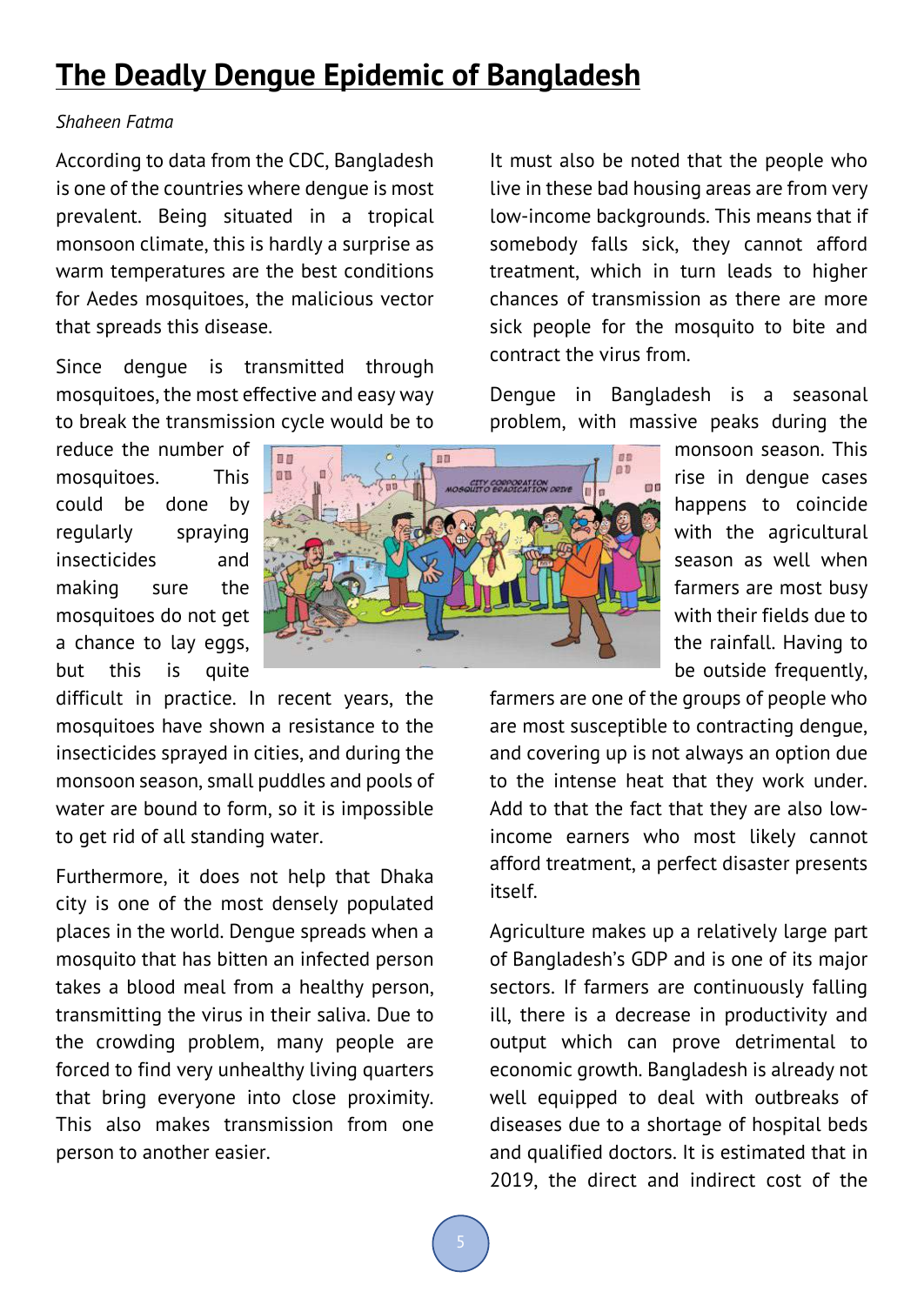dengue epidemic incurred by Dhaka city alone was \$15.28 million. This is a huge loss for a developing country as this money could have gone towards infrastructure, education, or raising living standards.

Overall, due to scarcity of resources and a big population, preventative measures have failed and the resulting spike in dengue cases is handled poorly as access to treatment is also lacking.

Nonetheless, a new ray of hope may have presented itself in the form of biological methods to get rid of dengue. Permanent bodies of water can be stocked with fish that feed on mosquito larvae, and there is also a preparation made using the bacterium *Bacillus thuringiensis* which kills mosquito larvae without harming any other life form in the area.

The most exciting prospect of biological arms against dengue, however, is genetic engineering. Dr. Ijaz Ali, a Pakistani scientist, has been working on genetically engineered mosquitoes for the past decade. The goal is that, once released into the ecosystem, these special mosquitoes will

mate with the Aedes mosquitoes to produce offspring that do not survive or cause sterility, resulting in an eventual decline in their population. Successful field trials of such GM mosquitoes have already been carried out in countries such as Australia and Brazil.

Nevertheless, this solution is not without opposition. Health experts are concerned about the long-term effects these mosquitoes can have on the ecosystem as it is difficult to predict exactly what these genetic changes will result in. It is also unclear how they will interact with the new environment, so there is a possibility that we end up getting more than what we bargained for, perhaps in the form of a new disease that is worse than dengue.

Despite that, it cannot be denied that dengue is a serious problem that is in dire need of a resolution, and genetic engineering as a whole is the next big thing in technological advancements with many success stories, so the future might just be hopeful after all.

#### *Sources:*

*https://www.cdc.gov/dengue/areaswithrisk/around-the-world.html* 

*https://worldpopulationreview.com/world-cities/dhaka-population* 

*https://www.sciencedirect.com/science/article/pii/S2667114X21000571#:~:text=A%20previous%20study%20reporte d%20that,et%20al.%2C%202007*

*https://www.statista.com/statistics/438359/share-of-economic-sectors-in-the-gdp-in-*

*bangladesh/#:~:text=In%202020%2C%20the%20share%20of,sector%20contributed%20about%2053.4%20percent*

*https://scialert.net/fulltext/?doi=ijaef.2021.1.10#:~:text=They%20have%20estimated%20that%20the,that%20means %20%243.26%20per%20capita*

*https://www.ipsnews.net/2021/11/fighting-dengue-virus-biological-weapons/*

*https://qz.com/598432/brazils-fighting-its-biggest-epidemics-with-weaponized-mosquitoes/*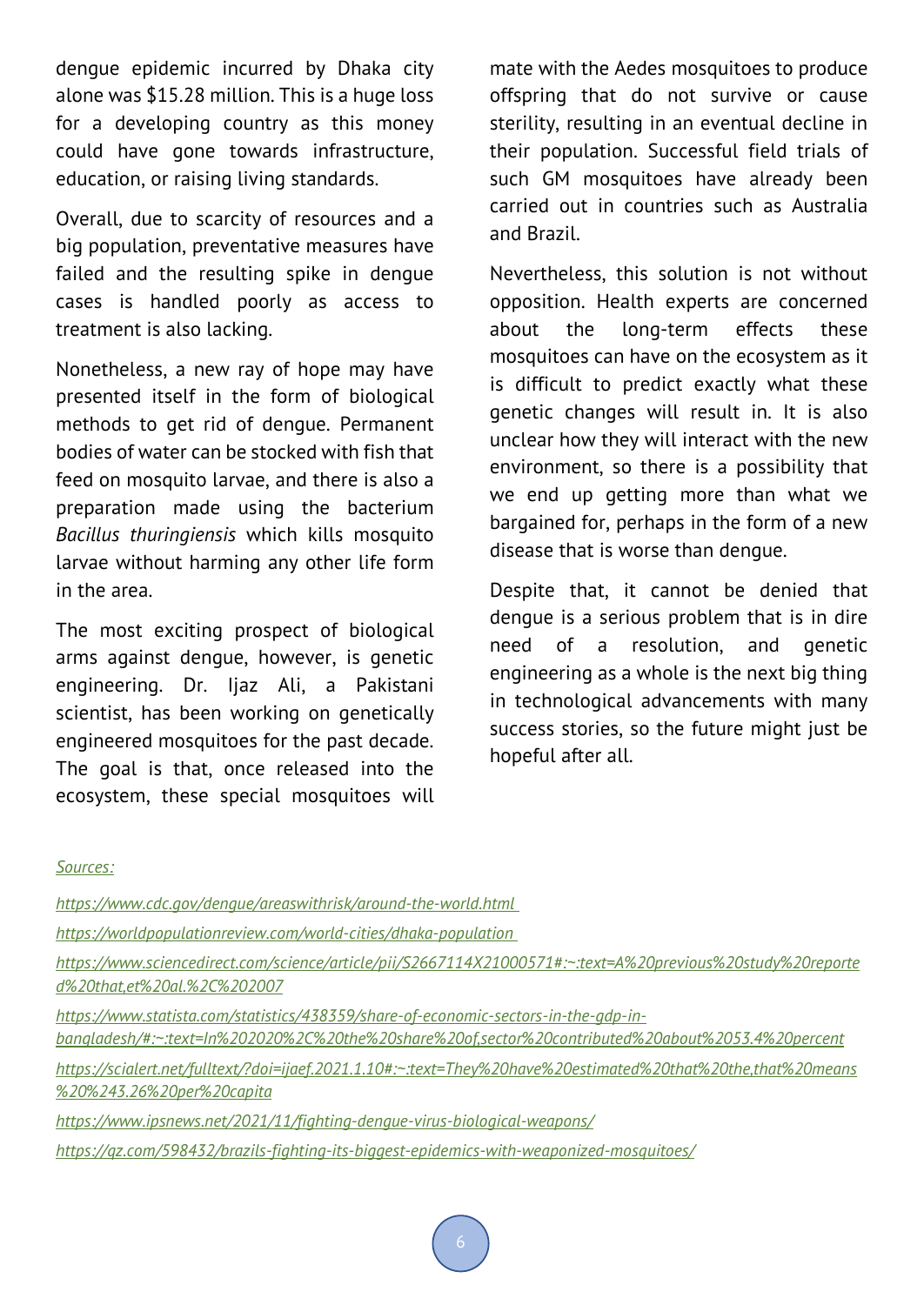### **Plummeting Money Velocity: Is It Really Concerning?**

#### *Mahmuda Akter Maya*

The velocity of money which had started falling in 2000, is at its all-time lowest right now in the US and this has raised concerns about future macroeconomic conditions. Before we understand why or why not this is a concern, it is imperative to understand velocity first, as it is not a widely used term.

The velocity of money is simply how many times money has changed hands and this shows the amount of trading that has

occurred in the economy for that period. This is calculated by dividing the GDP by the economy's money supply (M1 or M2) in a



quarter. If we understand this mathematically, then velocity falls with low GDP or high money supply and vice-versa velocity rises with high GDP or low money supply. Hence, a high velocity indicates an expanding economy while a low velocity indicates a shrinking economy.

Now that we understand velocity, why has it been decreasing over the years? Of course, the formula tells us that the GDP has to be low or the money supply has to be high but what has caused these variables to reach this state? The first noticeable cause for a lower GDP in the present would definitely be the Covid-19 pandemic, which has increased consumers' uncertainty about the economy. Because people are uncertain about the future of the economy, they start to save more and spend less, leading to less trading which lowers output. Those that

keep up with the news, can see the Federal Reserve System (FED) increasing the US money supply continuously, in an attempt to stimulate growth, which will ultimately lead to a lower velocity. Smaller factors like regularity of payment and pattern of payment also cause fluctuations in velocity over time.

The main issue with using velocity as an indicator of an economy's performance, that

> is whether it is growing or shrinking, is its lack of precision in calculations. The calculation of GDP tends to be inaccurate given that it excludes

the informal economy. The informal economy i.e., hairdressers, car repairs take up 80% of our country's labor force according to the Bangladesh Bureau of Statistics and takes up 70% of the world's labor force according to ILO. As the GDP is underestimated due to the informal economy, the velocity is underestimated too. This is proven by how inflation rises while velocity lowers when theoretically it should be the opposite.

The current economic condition may be deceiving as we see lower inflation and velocity, but this could have happened simply due to the different policies that have been used to deal with the pandemic such as quantitative easing. Moreover, the pandemic has negatively affected both formal and informal economies; in normal circumstances excluding the informal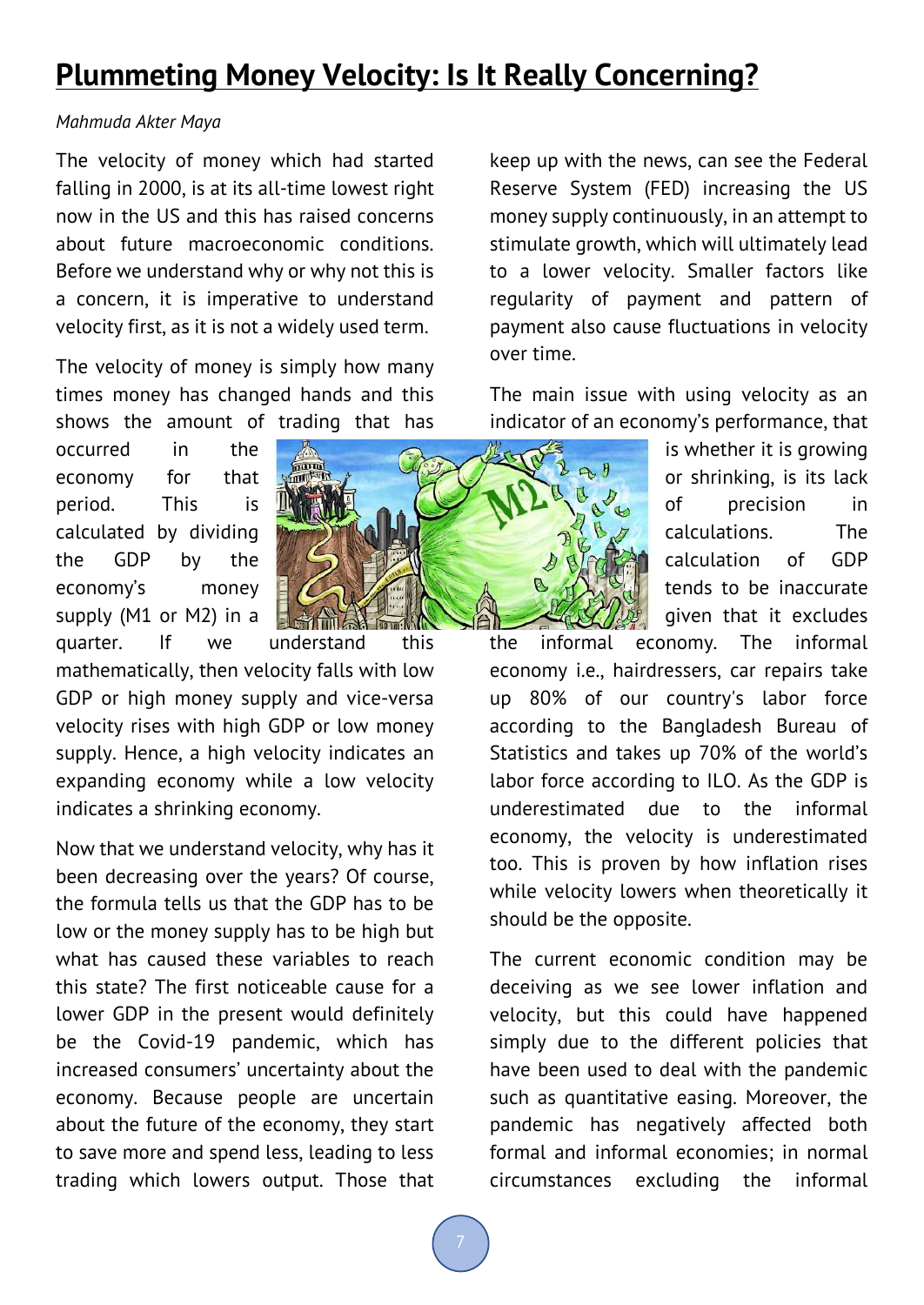economy hides the actual rate of velocity, which would be much higher, and that would make sense as inflation has been rising too.

The velocity of money is theoretically a good way to indicate the growth of an economy but its weakness lies in its underestimated calculation of the GDP. If the size of the informal economy was not so significant then this wouldn't really be a problem, but in most countries, the percentage of people working in the

informal economy outweighs the ones working in the formal economy. There are still chances that industries like travelling could see a high spark in demand once Covid restrictions reduce, leading to higher inflation; but this indication is not assumed by the low velocity right now but rather the policies the government has put which have suppressed the inflation.

*Sources:*

*https://indiafreenotes.com/factors-influencing-velocity-of-circulation-of-money/ https://www.macrotrends.net/countries/USA/united-states/inflation-rate-cpi https://fred.stlouisfed.org/series/M2V https://www.brookings.edu/research/fed-response-to-covid19/*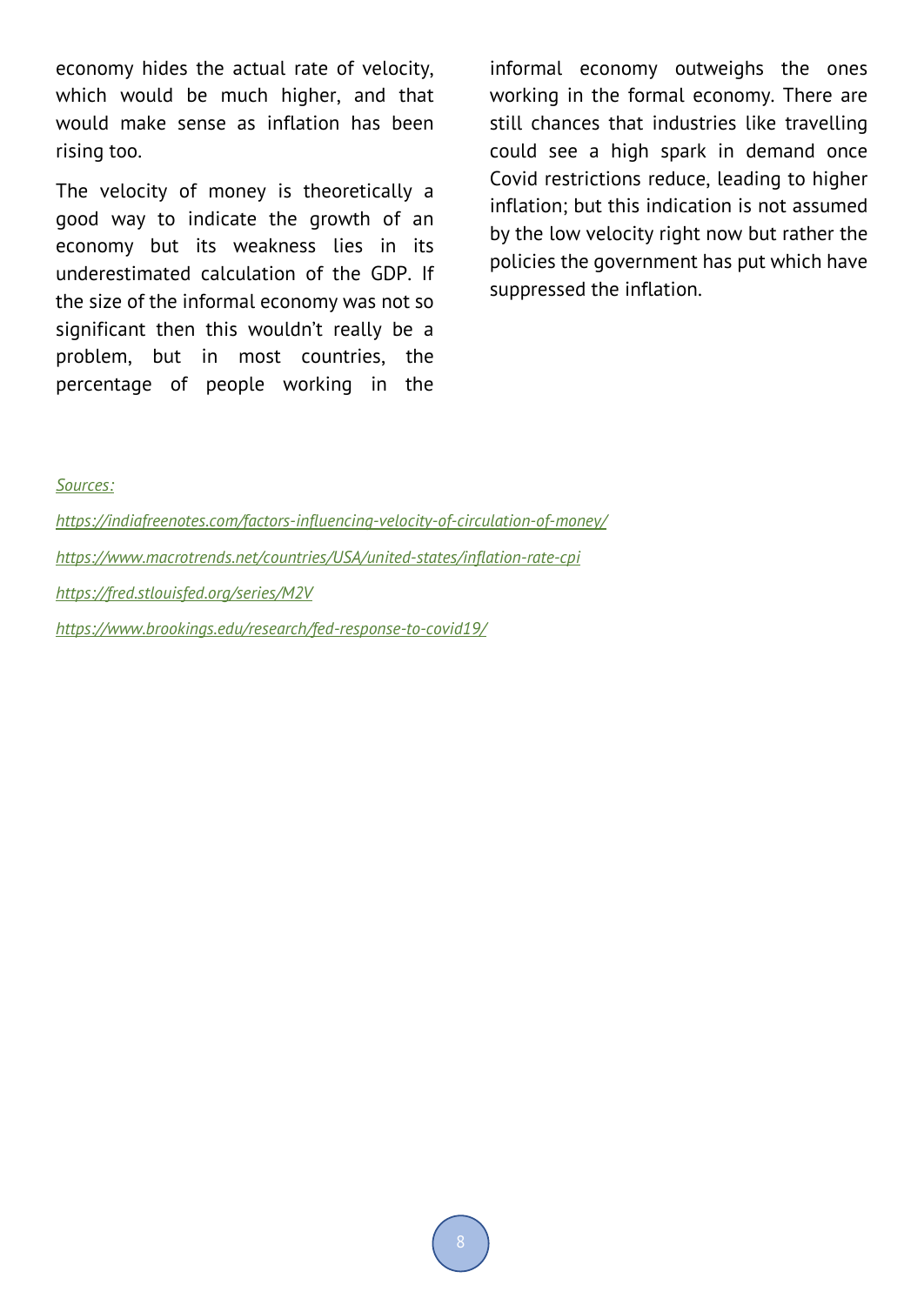### **In the World of Technology, Did Bangladesh Survive?**

*Ahmad Hossain Alvi (The Aga Khan School Dhaka)*

Bangladesh is a developing country led by leaders aiming for development. Technologically, Bangladesh has developed to a great extent. Especially, after 81 million dollars was stolen by North Korean Hackers in 2016. The Central Bank of Bangladesh, one of the top cyber security networks, was hacked by a group of North Korean hackers. This breach hit Bangladesh with absolute shock. After that, there was a large data theft from Teletalk, a state-owned mobile operator in this country, in November 2017, a state-owned mobile operator in Bangladesh. The field of cybersecurity is made up of intricate relationships between public and private stakeholders. The Government of Bangladesh has aligned its strategy with the five key pillars of the Global Cybersecurity Agenda, which were

assembly on digital products and following them, companies like "WE", "LG" and Transsion Holdings everyone has opened assembly factories in the industrial areas of Dhaka. Gradually after this, the government intervened to help the companies by reducing customs duty on mobile parts which were for local assembly from 36% to 1%. Meanwhile, they also discouraged handset imports by doubling the duty to 10%. This support encouraged firms to produce/assemble products in Bangladesh. This led to prices of smartphones/ digital devices decreasing as the cost of production decreased which in turn resulted in more people being able and willing to buy smartphones and be technologically engaged.

prepared by the International Telecommunication Union, in order to assess proper interaction among relevant actors and

to monitor and

implement



effective governing policies to ensure up-todate cybersecurity systems.

Later on, Bangladesh started surfacing as a digital device manufacturing country in the global technology sector. Many companies, local and international had received approval from Telecom Regularity to build hi-tech plants for manufacturing digital devices. The local brand Walton started To aid this even more, there was an Access

to Information Project, which was a one-stop Digital Center within 4km of villages. There are about 5000 Digital centers throughout the country which make sure that rural people regardless of their age,

state or intellect have access to information and services. This not only increased the willingness to buy smartphones but also reduced the long journeys to go to subdistrict offices and made life easier for millions of villagers. The services are mostly free, although some pay for these services using modern technology. From online training to overseas job applications, all of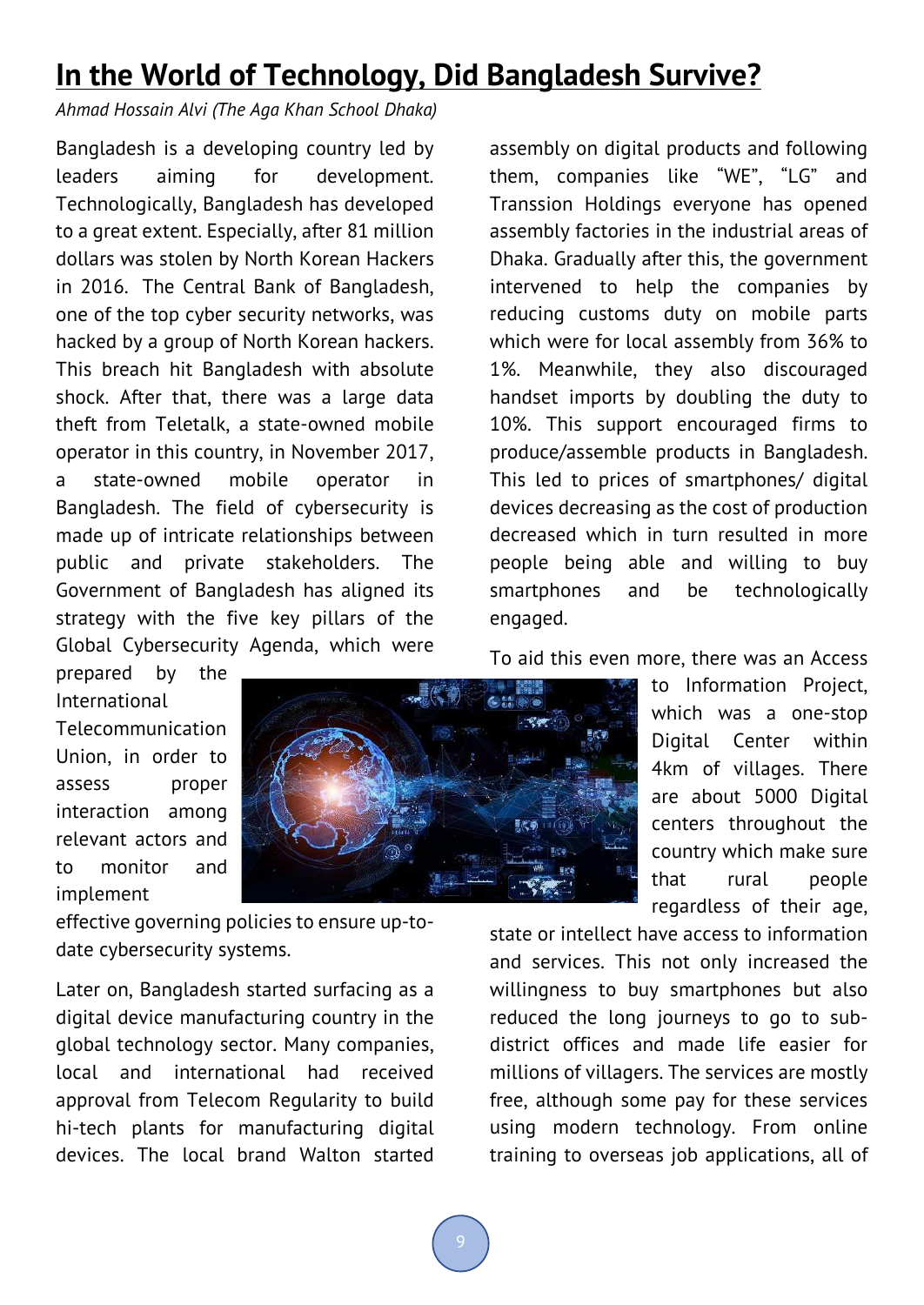the services are very available to people in rural areas.

Now for a very surprising fact that you will definitely make you jump off your seat after reading: Bangladesh has been exporting software and technological products to more than 50 countries around the entire planet. Locally developed technological services such as outsourcing and freelancing work, are being exported. They are earning about 800 million US dollars per year. As for the local population, recently the Bangladesh government has taken the initiative to register for vaccination online and the card system by a website in collaboration with the Department of ICT named Surokkha, which was developed by the ICT Division and Digital Bangladesh project. However, the website did not work at all for the first few weeks, causing a huge delay. But soon, they boosted their performance and people could finally register for the doses. Not only that but also the vaccine card process went smoothly as they developed a method where people's vaccination cards were automatically updated after vaccination.

Taking into account the international perspective, Indonesia is a quite similar country to Bangladesh, outside the Indian Subcontinent. Technologically, Indonesia is quite ahead of Bangladesh. While it was

Bangladesh's personal best to be 116th in the Global Innovation Index, Indonesia worked its way up to the 78th position. Bangladesh has worked quite hard on its development yet Indonesia has become the largest spender on IT in Southeast Asia. The internet in Indonesia contributed 2.5% to their GDP in 2016. While it was 2.64% in Bangladesh which is about 0.15% greater than Indonesia's and can be considered a substantial development.

Lastly, a practical and recent example that shows the development of ICT in Bangladesh has been consistent: a 20-yearold man, Joy Barua Lablu has developed a low-cost bionic prosthetic hand. He finished his diploma at a polytechnical institute in Chittagong. He opened a workshop "Robolife Technology". His daily work rate is 5 robotic or upper bionic limbs per day. The comparison of prices is simply mindblowing. A bionic upper limb usually costs BDT 700,000 (\$8000), yet his bionic limbs are BDT 35,000 (\$405), which is 5% of the price it is sold at in developed countries. This clearly indicates the development of incentives in this country and encourages every IT student to contribute to this country, as after all the youth is the future of a country.

*Sources:*

*https://www.dhakatribune.com/business/2022/02/07/meet-the-man-making-bionic-limbs-in-bangladesh https://www.thedailystar.net/supplements/digital-frontiers/technological-development-in-bangladesh-from-importer-tomanufacturer-1535866 https://www.thedailystar.net/supplements/digital-frontiers/boom-ict-exports-1535863 https://a2i.gov.bd/about/ https://blogs.worldbank.org/endpovertyinsouthasia/tech-revolution-helps-boost-bangladesh-s-development https://my.southsouth-galaxy.org/en/data/a2i-government-agency https://www.weforum.org/agenda/2019/06/how-the-digital-economy-is-shaping-a-new-bangladesh/ https://www.thedailystar.net/business/economy/news/digitalisation-not-contributing-much-gdp-growth-study-2907671*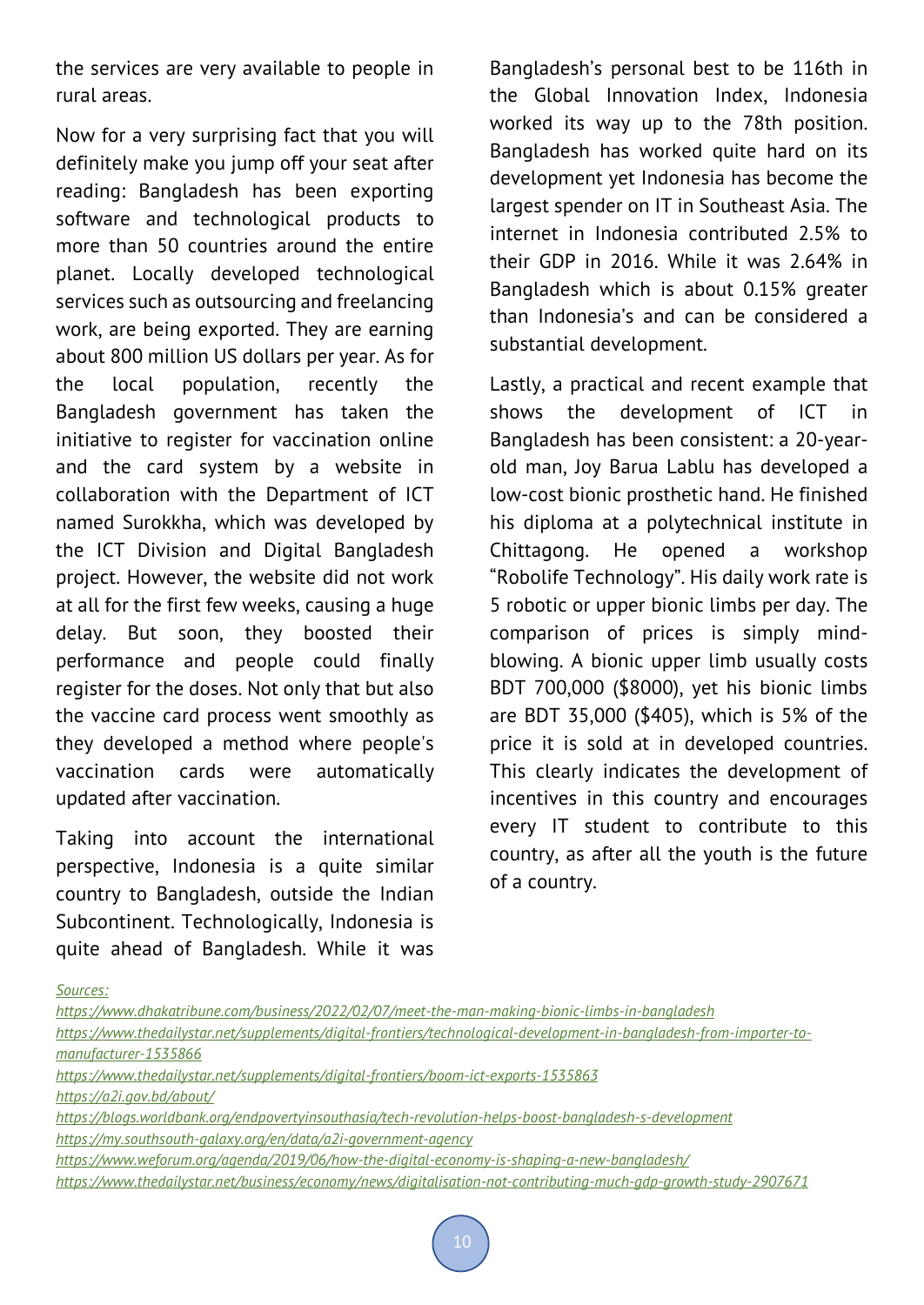### **Cyberbullying**

#### *Umme Afia Ibnat Masud*

Cyberbullying is defined as bullying that occurs via the use of contemporary technologies. It can happen in a variety of venues, including social media, chat systems, gaming platforms, and mobile phones. It's a pattern of behavior meant to terrify, enrage, or embarrass those who are being targeted.

According to a survey conducted by the International Telecommunication Union (ITU) on two social media platforms, cyberbullying is the #1 issue for children

and young people's safety when using the internet. The UN agency polled its Twitter and LinkedIn followers ahead of Tuesday's Safer Internet Day to find out what concerns them the most about children's online activities. They

were asked to rank three common online fears: cyberbullying, data security issues, and the threat of grooming (which refers to online criminals intentionally manipulating children). Around 40% of respondents cited cyberbullying as the most serious problem, with the other two selections coming in at 27% and 26%, respectively. Other issues expressed by respondents included the consequences of excessive screen time and whether children are aware of mechanisms for reporting online threats, both of which were not addressed in the poll.

Given how pervasive the internet is in almost every part of life, it's no surprise that



cyberbullying has risen to the top of the list of concerns, worldwide. Young people, according to the International Telecommunication Union, spend more time online than the rest of the population. According to estimates, 71 percent of those aged 15 to 24 use the Internet, compared to only 57 percent of people of all ages.

The Internet has evolved throughout time, resulting in the introduction of new threats, making children's and adolescents' online safety even more critical. Bullying can

> sometimes cross the line from annoyance to criminal harassment and threats. According to a 2018 study, children and young people who are bullied online are more than twice as likely to self-harm or attempt suicide. In addition, a

2018 poll on children's online behavior, showed that more than 60% of children who use social media have witnessed bullying, with the majority of children disregarding the misconduct for a variety of reasons.

To combat this, a combination of acknowledgment and avoidance is recommended. Those who witness the attacks must be willing to tell their friends, family members, or teachers. Bullied people are usually better off avoiding attacks rather than reacting to them. The goal of any bully is to incite rage in his or her victim, effectively "getting to" the target and forcing him or her to admit absurd claims or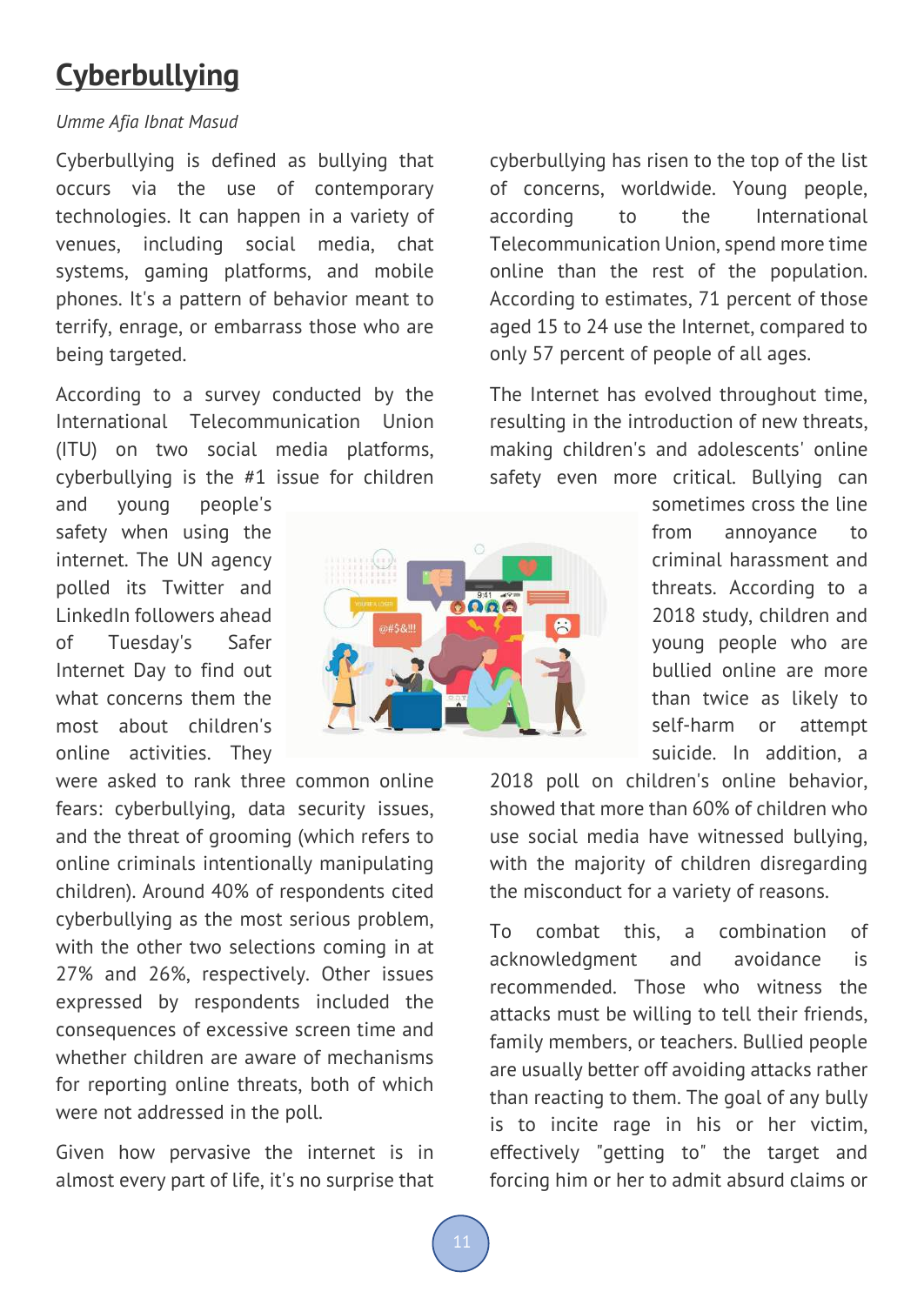harsh accusations. Online or in person, you can talk to a counselor, a sports coach, or your favorite teacher at your school. Look for a helpline in your country where you can chat with a certified counselor if you don't feel comfortable talking to a friend. If the bullying takes place on social media, block the bully and file a formal complaint with the platform. It is the obligation of social media companies to ensure the safety of their users.

Being online has a plethora of benefits. It does, however, come with risks that must be avoided, as with many things in life. If you've been the target of cyberbullying, you may want to delete some apps or be offline for a while to recover.

On the other hand, turning off the computer is not a long-term solution. It may even send the bullies the wrong message, encouraging them to continue their bad behavior. One of the most important reasons to report cyberbullying is that we all want it to stop. Developing the internet we desire, however, takes more than simply opposing bullying. We must be cautious about sharing or saying anything that could harm others. Both online and offline, we must be kind to one another. It is up to each and every one of us to make a difference!

*Sources:*

*https://www.unicef.org/bangladesh/en/stories/cyberbullying-what-it-and-how-stop-it https://news.un.org/en/story/2022/02/1111512 https://islandtimes.org/cyberbullying-a-top-concern-on-safer-internet-day/ https://www.kaspersky.com/resource-center/preemptive-safety/top-10-ways-to-stop-cyberbullying*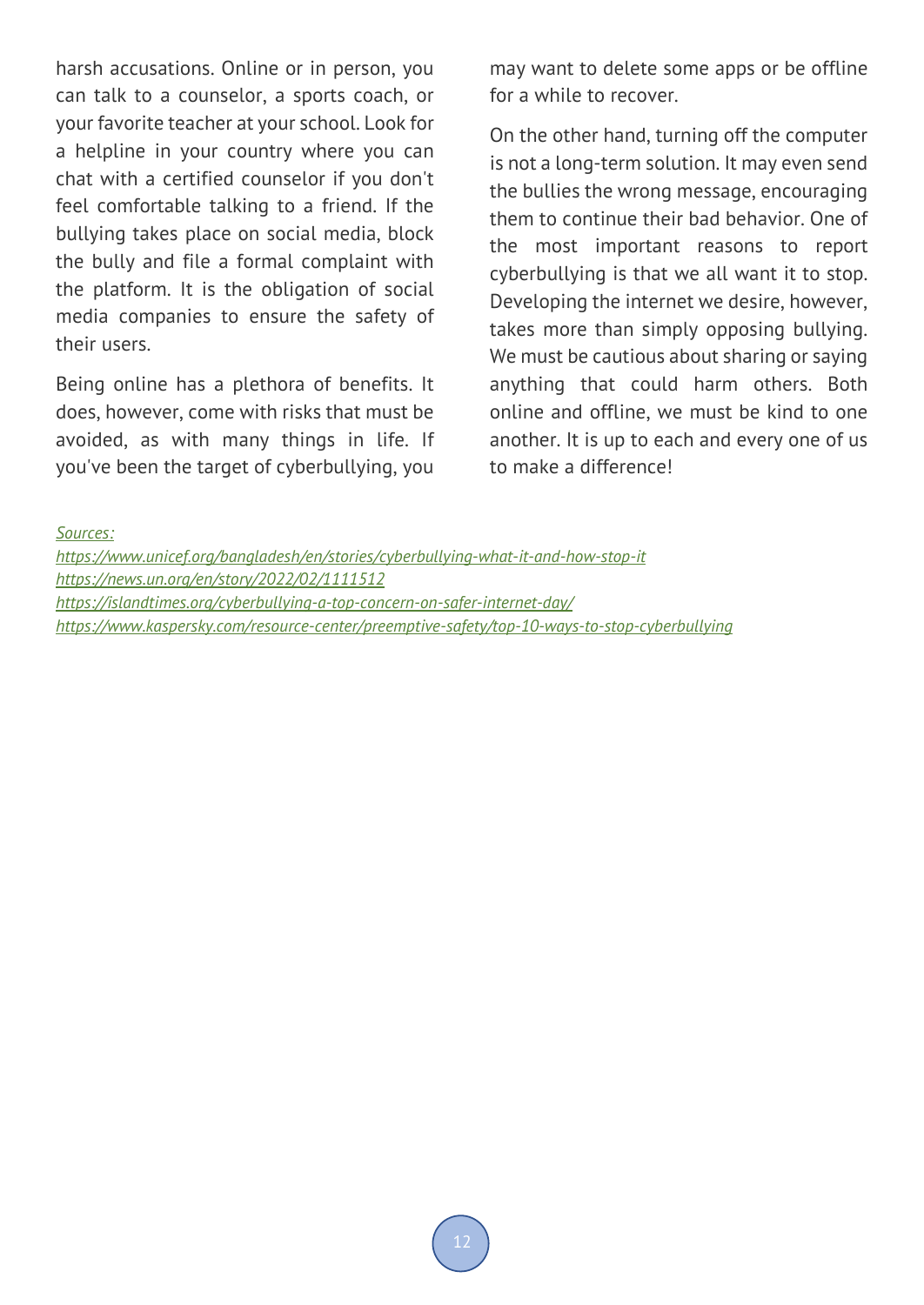#### *Shayor Ahmad Khan*

Since 1995, the United States of America has spent, on average, 16 billion dollars per year over the last decade on agricultural subsidies. This trend of investing heavily in agriculture started in 1933, with the introduction of the "Farm Bill" that sought to ensure adequate food supply and aid farmers who were struggling due to the low prices of their crops (owing to excess supply). This move made sense. Over 25% of the US population was involved in farming in the 1930s, with over 7 million farms operating all over the country. However, that number has dwindled to just 2 million as of 2019 (a 71% decrease) as the country underwent industrialisation and modernized its economy. Thus, an appropriate question arises: what is the true purpose of these subsidies in the 21st century?

Before answering that question it is necessary

to establish what a world without those subsidies would look like. It is likely that domestic production of agricultural goods will dwindle and

the countries will look elsewhere to fulfil their demands. It is likely that developing countries will fit that shoe. The Global South is typically characterised as having large populations, a lot of whom don't have access to education and thus can't learn technical skills. Hence, many of these countries turn to agriculture as their primary industry; not only to satiate the necessity of food as sustenance but also to employ its masses and gain a source of income. Look no further than Bangladesh, where 70% of its land and 50% of its

population is involved in agriculture. Therefore, it is quite likely that when faced with dwindling domestic production, the Developed world will look to the Global South to import their crops. This increase in imports is crucial for the Developing World as they desperately need foreign income, and the increase in employment and industry, to grow their nations.

There are 3 reasons why this can't happen with the existence of agricultural subsidies. First, It lowers the global prices of these goods. When the US gives subsidies to increase production, the supply of a good will increase, driving down its price in the global market. This means that crops like cotton that West African countries rely on will now fetch them much lower revenue. About 3 million farms rely on Cotton as their main source of

> income here, so when world prices decrease it will strip millions in the region from their main source of income.

Second, they will get out-competed by developed countries: if subsidies are given to firms that are already comparatively efficient (by virtue of being in a developed country with good infrastructure and having a highly trained labour force) and are hence capable of keeping prices low, then they can charge even lower prices without incurring a loss. Subsequently, either farmers from poor nations will need to lower their prices to compete (but they can't rely on the same subsidies and so bear a larger cost), or the demand shifts completely against their favour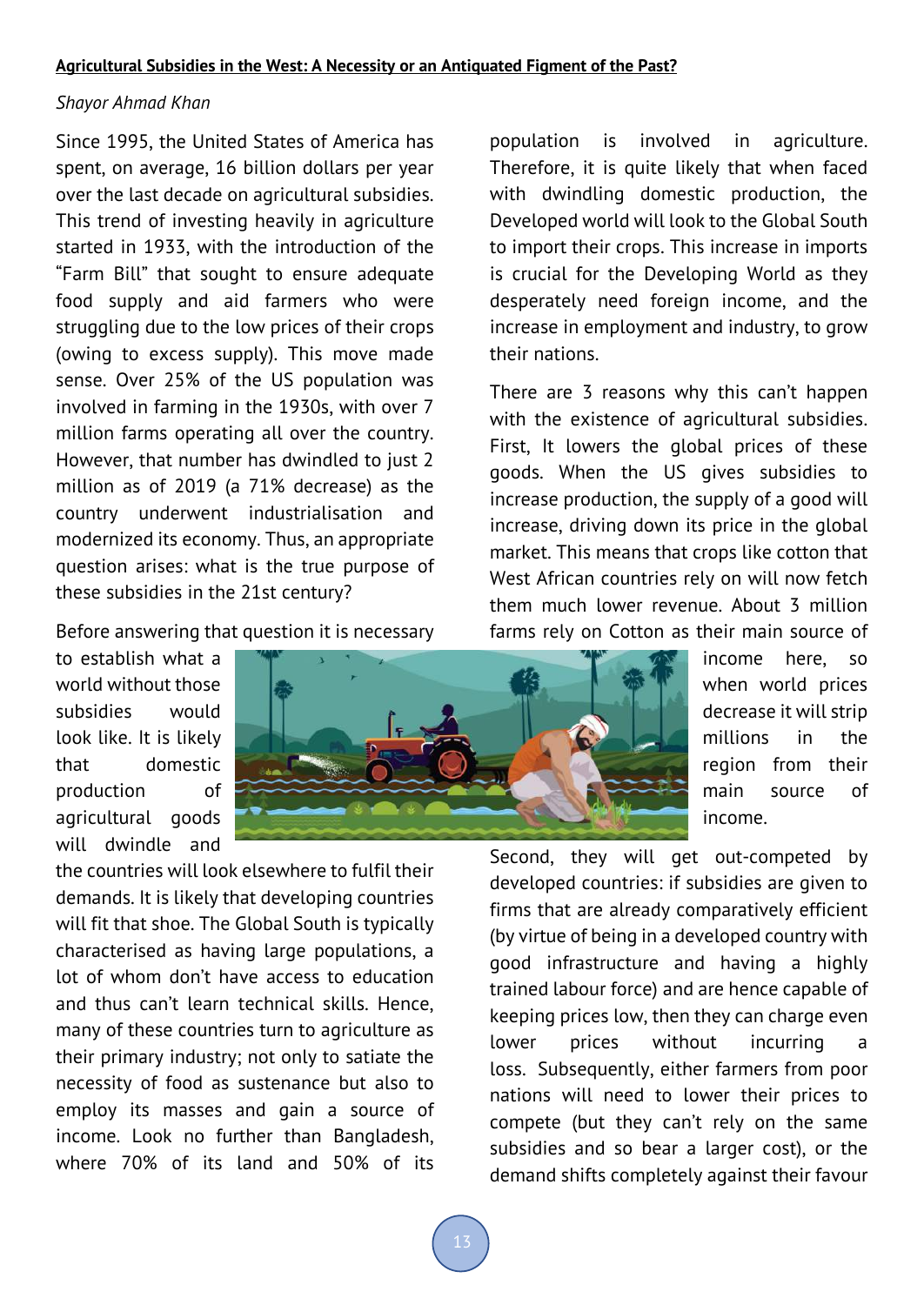driving the poor farmers out of business in the global market.

Third, domestically in these developed countries, subsidies act as an informal tariff, by making domestic goods cheaper than imported goods. This means that within countries like the US, US-made crops will be cheaper and consumers will opt for those instead of the ones from the developing world.

It is also incredibly unclear as to what utility the agriculture subsidies bring to the developed countries in question. The cost of production there tends to be astronomical with a high cost of both the labour and the land that is required for production. There tends to be a massive opportunity cost involved in allocating land for agriculture when that plot of land could have been used for, say, expanding cities and all the tertiary industries (eg. banking, tourism, etc.) found in them which is what these countries tend to profit most from anyways (banking assets were equal to 56% of the US economy as of 2021)! This is why, in recent years, most manufacturing has been outsourced to the developing world, which has fueled the growth of nations like China, which came to be known as "The World's Factory". Moreover, the distribution of the subsidies is often incredibly inequitable. According to the Environmental Workers Group (EWG), an American activist group that specializes in research and advocacy in areas such as

agricultural subsidies, about 10% of the top recipients of these subsidies received nearly 70% of the total amount! In fact, according to Forbes Magazine, subsidy recipients have even included several billionaires such as Paul Allen, Charles Ergen, and Leslie Wexner.

In conclusion, while agriculture subsidies may have served a purpose in the past when these countries were still heavily reliant on agriculture as the primary mode for growth and employment, it is now antiquated and has outlived in purpose. With advances in global trade routes and infrastructure (eg. operation and construction of ports, canals, etc.), there are very few reasons why agriculture can't become another one of the many things that the West already imports. With the reduction of agricultural subsidies, massive amounts of taxpayer money would now be opened up that could be used for a myriad of other purposes such as expanding the welfare state or fostering growing industries like technology. None of this is to mention the fact that the real winners are likely to be the poor farmers from the Global South who would see an increase in revenue when they desperately need the money!

*Sources:*

*https://www.cato.org/commentary/examining-americas-farm-subsidy-problem https://www.forbes.com/sites/bethhoffman/2013/11/07/50-billionaires-receive-unnecessary-farmsubsidies/?sh=380becb668b7 https://www.americanactionforum.org/research/primer-agriculture-subsidies-and-their-influence-on-thecomposition-of-u-s-food-supply-and-consumption/*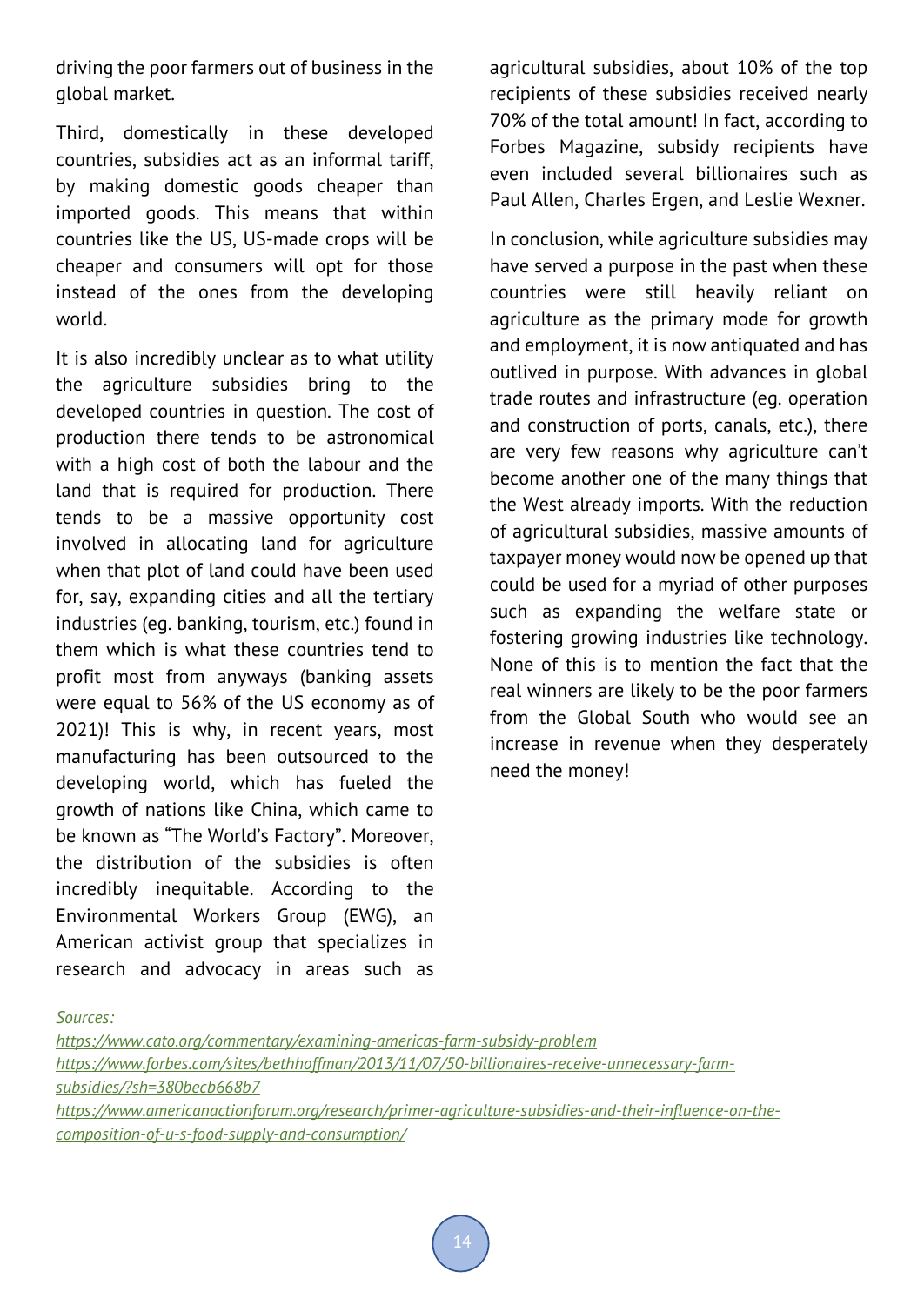### The ABCs Of Finance

#### *Numa-E Jannat*

Kids don't need to know about money. Or so the argument goes. Parents consciously don't expose money matters in front of their children and also hide any financial problems they might be facing, all because they think this is for the betterment of children. It's quite ironic if you think about it because money will impact nearly every area of those kids' lives. How can you expect adolescents to manage their money when they become adults if they are not taught about it now, in their teenage years?

From infancy through maturity, financial education should be a continual process. Unfortunately, it appears that not many educational institutions prioritize financial literacy. They tend to believe that individuals will learn about money on their own. If you look at the stats, 1 in 5 teens lacks a basic foundation to build on for financial literacy. Meaning, that they felt they did not have the background to do basic things like building a budget. And yet, as of 2020, high schools in only 24 states of the United States of America are required to offer a Personal Finance course for the students.

One team of researchers decided to analyze the efficacy of simulations in producing a behavioral change in students. Students who took Junior Achievement's Finance Park, a simulation for middle school students where they are assigned fictitious life situations and asked to create household budgets for these roles, were split up into two groups after going through the park the first time. One group underwent financial education training while the other group did not. After 12 weeks, all the students went through the Park for a second time. Over half the students in the group that received training were able to successfully construct a budget, a statistically significant amount over the only 1 student who was able to do so before the training.

Financial literacy is simply the ability to manage one's finances effectively, not only for everyday living but also in order to accomplish long-term financial goals, such as buying a house or investing in education. Becoming financially literate equips an individual with knowledge and skills that allow them to strategically manage, save, and invest their money to decrease stress and increase productivity. And this statement can be corroborated with a survey conducted by the American Psychological Association where it was found that 64 percent of all adults in America assert that money is a significant stressor while 63 percent of Millenials admitted to feeling anxious about their financial situation.

For many high-schoolers, the only reference they get before just diving into the independence brought by the college is economics class, and clearly, based on the stats, that isn't working out too well. Some may argue that having high-schoolers simply do internships, jobs, volunteer work, whatnot, teaches them financial skills naturally. Again, not working out too well, is it? This is why it is crucial for high schools, all over the globe, to introduce a mandatory finance course that goes into depth about taxes, insurance, budgeting, types of banking, loans, securities, real estate/commercial investments, etc.

With the rise of student loan debt, there is concern that student borrowers are not fully informed when making decisions about how much to borrow and from where. Can staterequired financial education in high school provide the necessary tools to make a more informed decision? Yes— results show that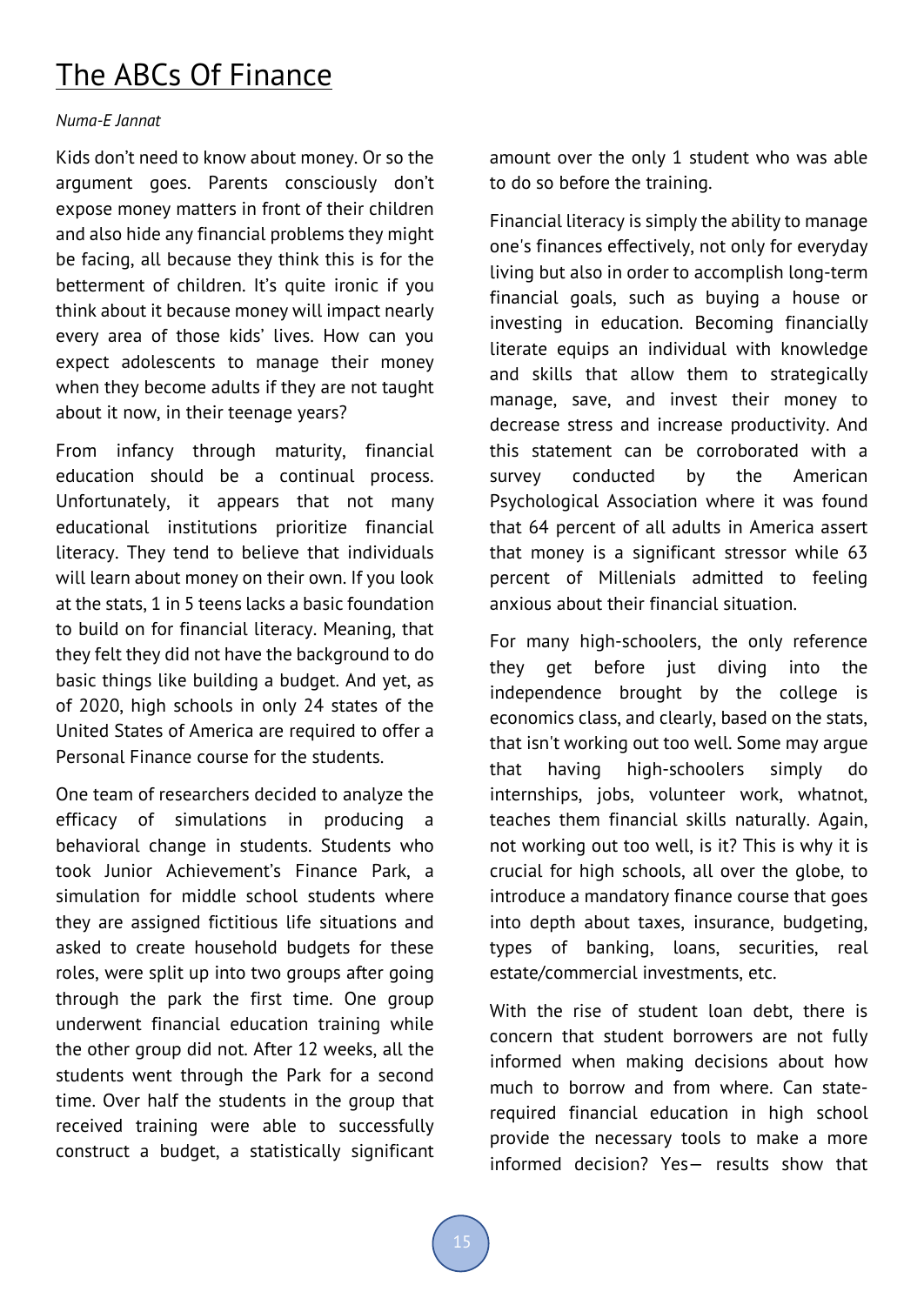when students receive financial education, they borrow more sensibly, shifting from high-cost to low-cost financing. Financial education graduation requirements increase applications for aid, the likelihood of receiving a grant, and acceptance of federal loans, which are all lowinterest means of borrowing. At the same time, education of this sort decreases the likelihood of holding credit card balances and reduces higher-cost private loan amounts for borrowers. For students from lower-income families, these courses reduce their need to work while enrolled, which likely increases their probability of graduation.

#### Many Americans have money problems because

of financial illiteracy, and the issue persists globally. Worldwide, two-thirds of people lack the understanding of basic financial topics and so, it

shouldn't come off as a surprise that about 4 in 7 Americans are financially illiterate and report being unable to manage their finances. Overdraft fees trend up, while income remains steady. Without a clear understanding of financial knowledge on a community level, personal financial skills are impacted, and — on a national scale  $-$  the economy suffers.



Financial illiteracy cost each American about \$1,600 on average in 2020 and \$415 billion nationally. South Asia, and Bangladesh specifically, has one of the lowest financial literacy rates among adults with only 25 percent and 19 percent, respectively.

Without an understanding of basic financial concepts, people are not well equipped to make decisions related to financial management. People who are financially literate have the ability to make informed financial choices regarding saving, investing, borrowing, and more. All in all, financial literacy is an important

> life skill to have, and learning to prioritize it from a young age will only bring benefits along. The skill is applicable to every job or career choice, which is all the more reason it should be a stressed subject. Money can't buy you happiness, sure, but

debt, high-interest rates, risk of bankruptcy, etc definitely won't lead you to happiness either. Financial security is important and accepting that from a young age benefits you for the rest of your life.

#### *Sources:*

*https://www.possiblefinance.com/blog/financial-literacy-statistics/ https://www.oecd.org/education/pisa-2015-results-volume-iv-9789264270282-en.htm https://www.apa.org/news/press/releases/stress/2020/sia-mental-health-crisis.pdf https://gflec.org/wp-content/uploads/2015/11/3313-Finlit\_Report\_FINAL-5.11.16.pdf?x37611 https://www.nber.org/system/files/working\_papers/w16271/w16271.pdf*